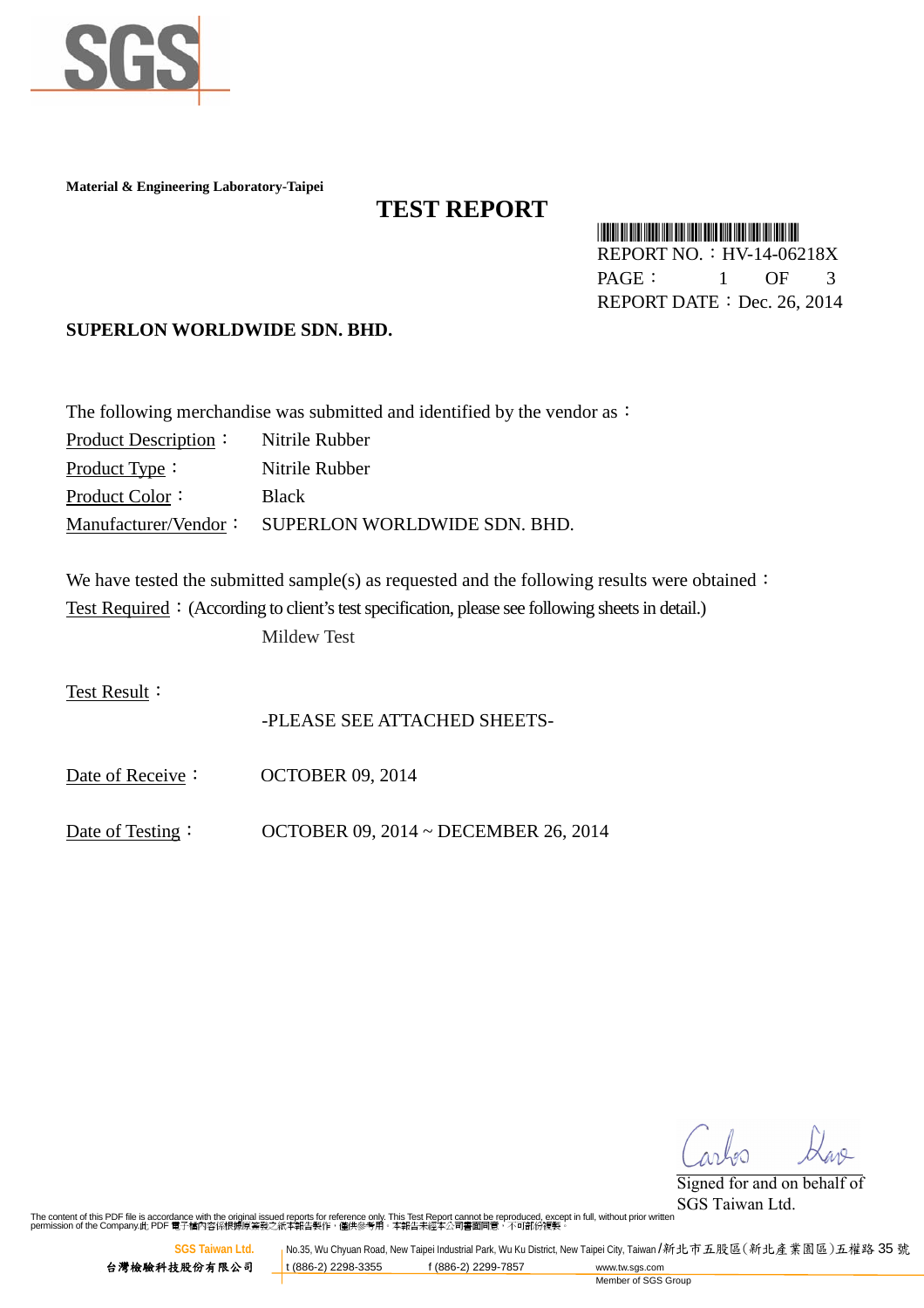

**Material & Engineering Laboratory-Taipei**

# **TEST REPORT**

### \*HV-14-06218X\*

REPORT NO.: HV-14-06218X PAGE: 2 OF 3 REPORT DATE: Dec. 26, 2014

**Mildew Test** Test Method:

#### ASTM G21

| Aspergillus niger       | <b>ATCC 9642</b>  |
|-------------------------|-------------------|
| Penicillium pinophilum  | <b>ATCC 11797</b> |
| Chaetomium globosum     | <b>ATCC 6205</b>  |
| Gliocladium virens      | <b>ATCC 9645</b>  |
| Aureobasidium pullulans | <b>ATCC 15233</b> |
|                         |                   |

Test Result:

| Test Item $(s)$ | <b>Test Result</b>           |                  |
|-----------------|------------------------------|------------------|
| ASTM G21        | Observed Growth On Specimen: | None (No Growth) |
|                 | Rating:                      |                  |

Note: Time of incubation: 28 Days.

| Rating | <b>Observed Growth</b>                  |
|--------|-----------------------------------------|
|        | None (No Growth)                        |
|        | Traces of growth (Less than 10%)        |
|        | Light growth $(10 \text{ to } 30\%)$    |
|        | Medium growth $(30 \text{ to } 60\%)$   |
|        | Heavy growth (60% to complete coverage) |

The content of this PDF file is accordance with the original issued reports for reference only. This Test Report cannot be reproduced, except in full, without prior written<br>permission of the Company.此 PDF 電子檔內容係根據原簽發之紙本報告